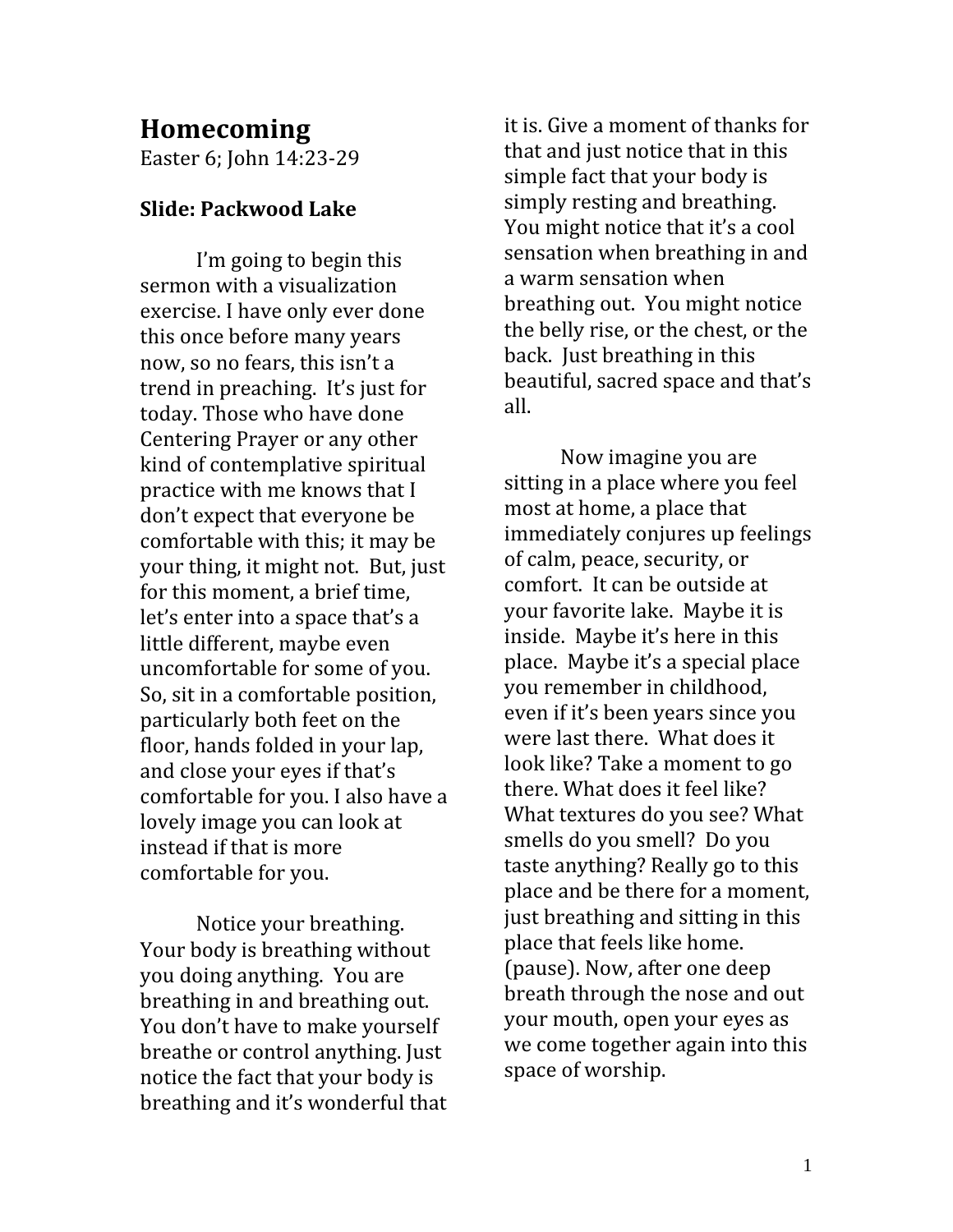## Jesus said, "My Father will love them, and we will come to them and make our home with them."

 Did you notice this phrase in today's Gospel reading from John's account? We will come to them. We will make our home with them. With you. With us.

 This is a pivotal time in the life of Jesus and especially in the life of his disciples to whom he is speaking; to the women who supported him, likely present as well. This pivotal time in the Gospel of John is right before Jesus dies. Although we are indeed in the season of Easter, of Resurrection, our lectionary likes to take time in this season to leap backwards for a time to the weeks prior to his death.

In these chapters of John, Jesus is giving his last instructions and teachings to those he is about to leave behind for a time until the promised Advocate, the Holy Spirit, comes to dwell with them. These readings in the Easter season are supposed to help prepare for the Day of Pentecost, the day we celebrate the coming of the Advocate. This year, we celebrate that day on June 5th.

 The anxiety in this reading for today is paramount in this pivotal time. With the time now short, Jesus gives them parting words. It reminds me always of when parents leave to go on that first date after their first baby, instructions upon instructions to the babysitter:

"Now, there are extra diapers in the cupboard upstairs. Don't forget that she often gets fussy after meals. We are really close by. Don't feel bad if you need us, you can just call us if you have any questions. We aren't far away. Oh, and she may need a warm blanket today, it's a bit chilly in the house. And, did I already say we are nearby if you need us?"

 Jesus is about to depart and the disciples know something is going on. They know it. They don't understand why Jesus must leave, but they have heard it more than once now. And, they are likely concerned. They are about to lose the home they know and are comfortable with. What will happen next?

 Within this context, it's interesting to me that Jesus doesn't seem to want to be practical with his friends here.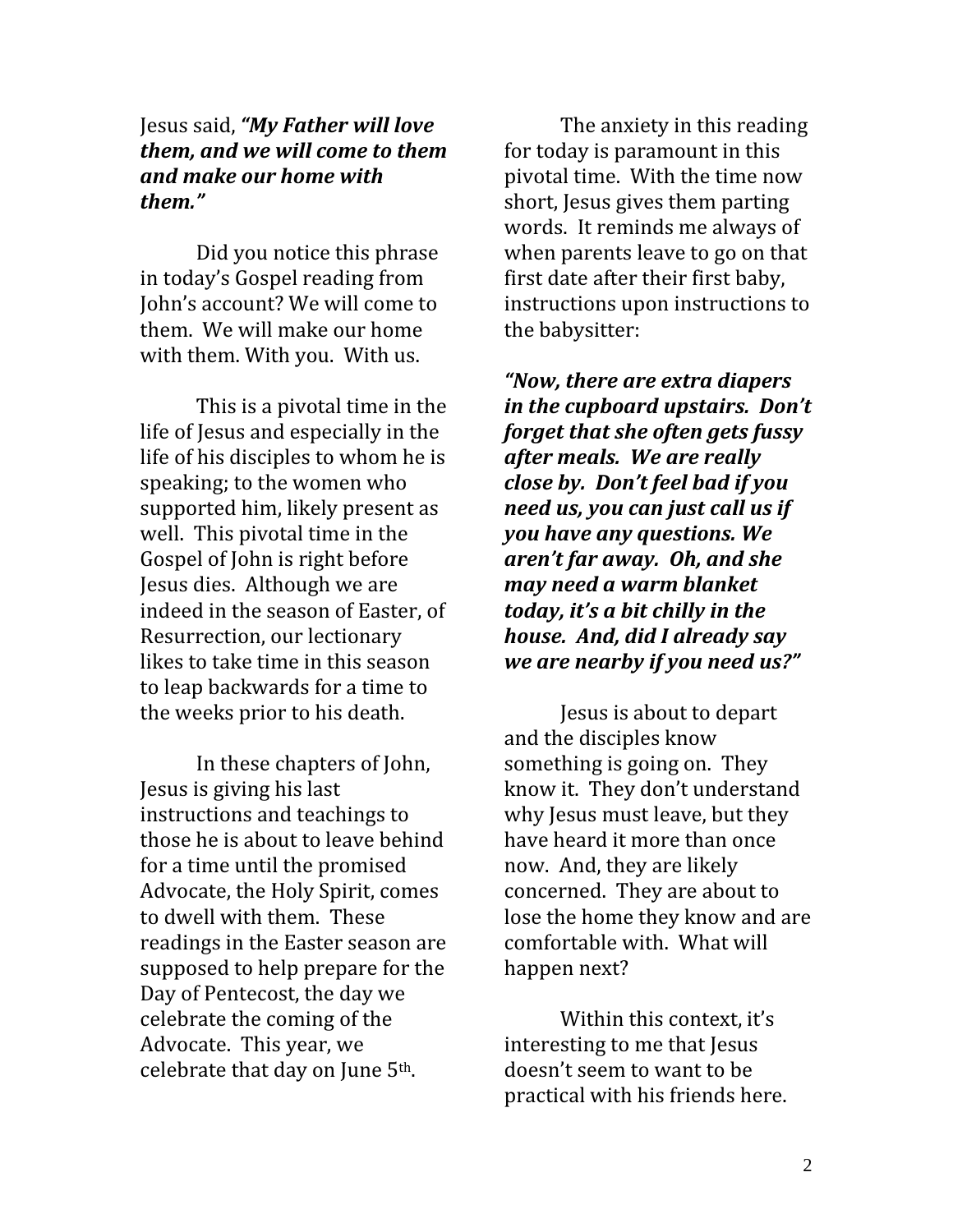He doesn't think it's important to explain to them how to create a church, what by-laws to use, how to increase charitable giving or what church is supposed to do to respond to a changing world. Really Jesus, it's a post COVID world, how do we get people to come to church again after this trauma, now, or even ever? That's the help we want, right?

 Nope. Jesus is more interested in homecoming, how to tap into that home he promises he brings and will bring. If we live in this pivotal space, this homecoming Jesus promises, this immanent and confusing and difficult time the disciples are in, which more often than not is what we also live, than that's where Jesus would rather take us before leaving us alone. Because, he is leaving them alone for a time. He is preparing them for absence, his absence, for a time. And, here, knowing that they are anxious and bewildered, instead of preparing his own self for his death, he chooses rather to comfort them with promises of homecoming, of a home that he and the Father will bring.

 Notice the language though! It's not home up there. It's not just the dwelling place he

speaks of in chapter 14, the many rooms the Father has prepared in eternal life, it's not just pie in the sky by and by, heaven is later, and heaven only an afterlife, there after death. Notice the language. He will bring home here. Now. This. Not only later. This home is one promised breath away. It's a home we can go to any time we choose to. It's with us. And, we can access this life giving, life transforming Spirit home whenever we wish. Of course, discerning what is the direction of Christ's Spirit for us and what our own desires are or what our own sinful wills are, takes a lot of home dwelling to discern, but the promise is still there.

 For, with the physical leaving of Jesus comes his promised Advocate, the Spirit, sent by God in Jesus' name to be present with all his followers. Into this reality, this presence, the Advocate comes to be home with us. And, with this gift, we have a continued teacher and supporter, one who continues to teach us every day.

 Having a teacher we can rely upon is a very powerful thing. Last week, we wished Julie Kitzman well on her journey in retirement. She has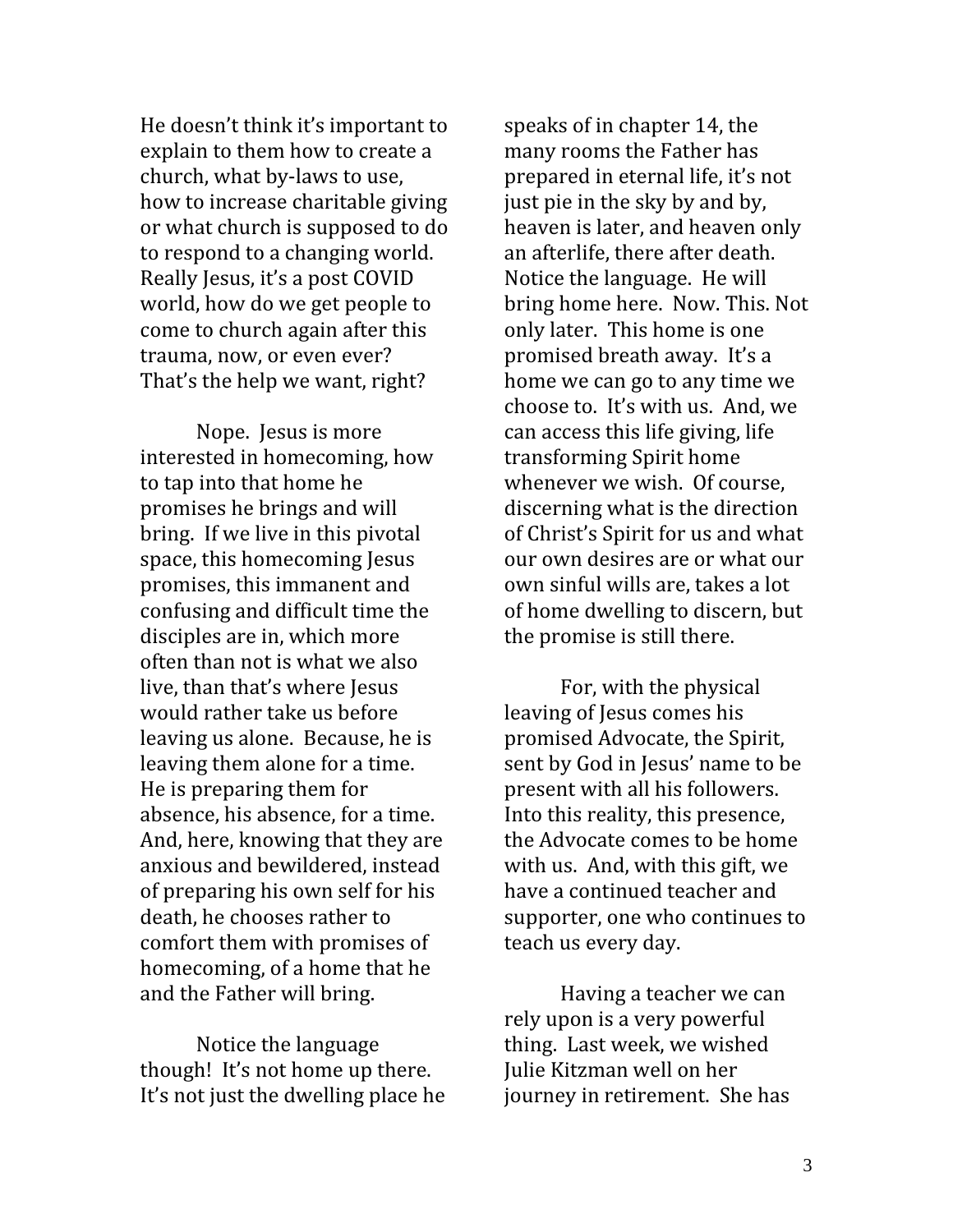been one of our preschool teachers here at St. John's Christian Preschool for almost 25 years and that teaching has made an impact. She cannot know to what extent that example will be for almost 400 of those young children she encountered along the way, but she most certainly did make an impact.

My Kindergarten teacher's name was Ms. Laramie. She was one of the most important people in my early years. Ms. Laramie was a teacher who loved her students. While correcting our cursive and reminding us of our need to share, to say please and thank you, and to get in a proper line holding hands to get somewhere, Ms. Laramie was also a gentle, kind, supportive and direct teacher. And, today, she has never stopped being that person.

About three years ago, Ms. Laramie found me on Facebook. She found me, not the other way around! And, she said she had been looking for all her students so that she could give pictures to us. They were pictures of me, or her and me, or of our class. And, in one of these pictures, I was sitting in her lap. My twin sister Carol was sitting next to her as

well, with her head leaning on Ms. Laramie's shoulder. Both of us could feel the support of this teacher, and it felt like home. Looking at that picture again, I was brought back to feeling 5 years old, feeling included, admired, and supported.

Now, clearly, Ms. Laramie or Mrs. Kitzman are NOT Jesus, nor would they want to be given that responsibility! But, we all need to know that there is someone in our corner, don't we? There is one to whom we may go, knowing that this world needs indwelling, a sense of home with the one who is the Way, Truth and Life.

This does not mean, however, that this home Jesus promises us is an escape from this world. It is not a denial of the troubles of this world or a release from working on the hard problems we wish would just go away. It does not excuse us as people of faith for not using our voices and our actions against:

- racial violence
- $\bullet$  or the work of peacemaking in war
- Or the apathy against making direct and